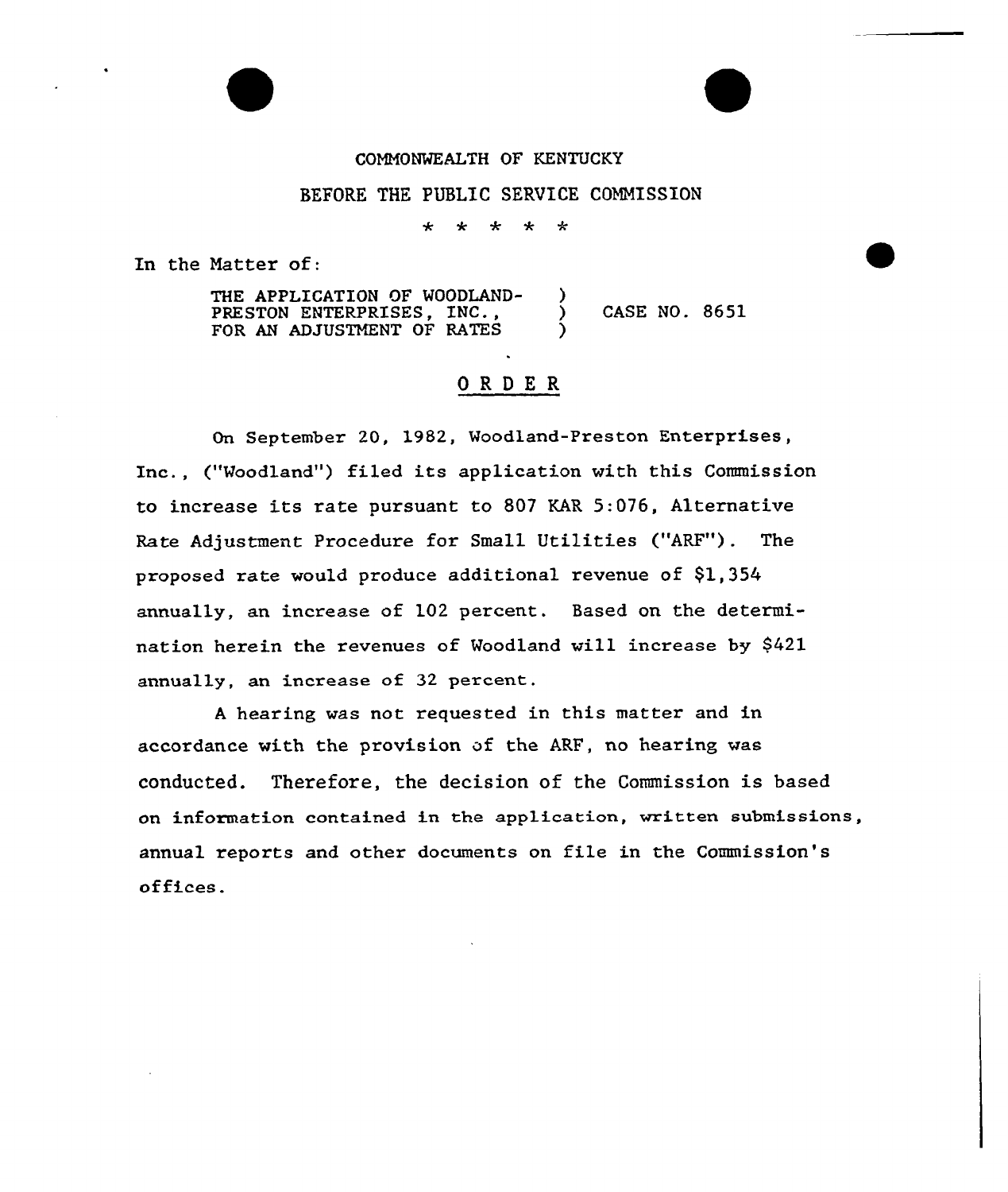### COMMENTARY

Woodland is a privately-owned sewage treatment system organized and existing under the laws of the Commonwealth of Kentucky, and serving approximately 28 customers in Johnson County.

## TEST PERIOD

The Commission has adopted the 12-month period ending December 31, 1981, as the test period for determining the reasonableness of the proposed rate. In utilizing the historical test period, the Commission has given full consideration to known and measurable changes found reasonable.

### REVENUES AND EXPENSES

The ARF was established to provide a simplified and less expensive method for small utilities to apply for rate increases with the Commission. Therefore, the financial data from the 1981 Annual Report is used as the basis for determining the revenue requirements. Woodland did not propose any adjustments to its test period revenues and expenses; however, the Commission has made several adjustments to Woodland's test period operating statement to reflect actual and anticipated operating conditions.

## Operating Revenue

The actual operating statement of Woodland for the test period reflected operating revenue of \$2,934. In

 $-2-$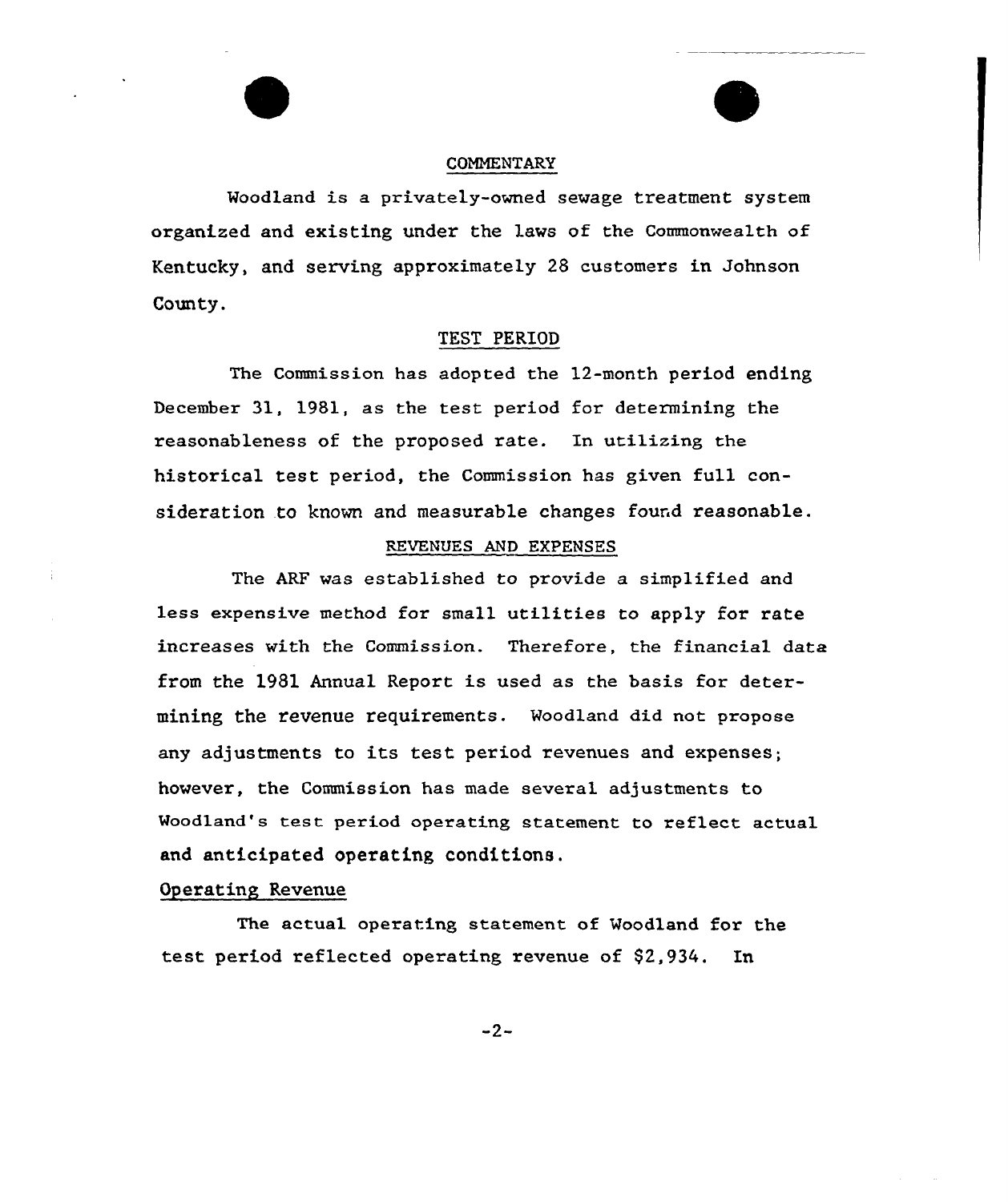response to item 3 of the request for information dated October 1, 1982, Woodland indicated that it had included in the test year operating revenues a transfer of cash from a company savings account and the hook-up charges of two homes added to the system during the test year. Therefore, the Commission has reduced operating revenues by \$1,6QO to remove these items of non-operating revenue for rate-making purposes. In addition the Commission has increased operating revenue to reflect the normalized annual revenue based. on the number of customers at the end of the test year.

## Extraordinary Maintenance

During the test period Woodland incurred expenses of \$608 in connection with moving approximately 150 feet of sewer pipe due to a blockage in the line caused by a manhole and cover which had settled. The Commission is of the opinion that this vill not be a recurring expense and, therefore, this cost should be amortized over a reasonable period of time. Therefore, the Commission has reduced. maintenance expense by \$608 and included amortization expense of \$304 to amortize this cost over a 2-year period for rate-making purposes. The effect of this adjustment is to allow adjusted maintenance expense

 $-3-$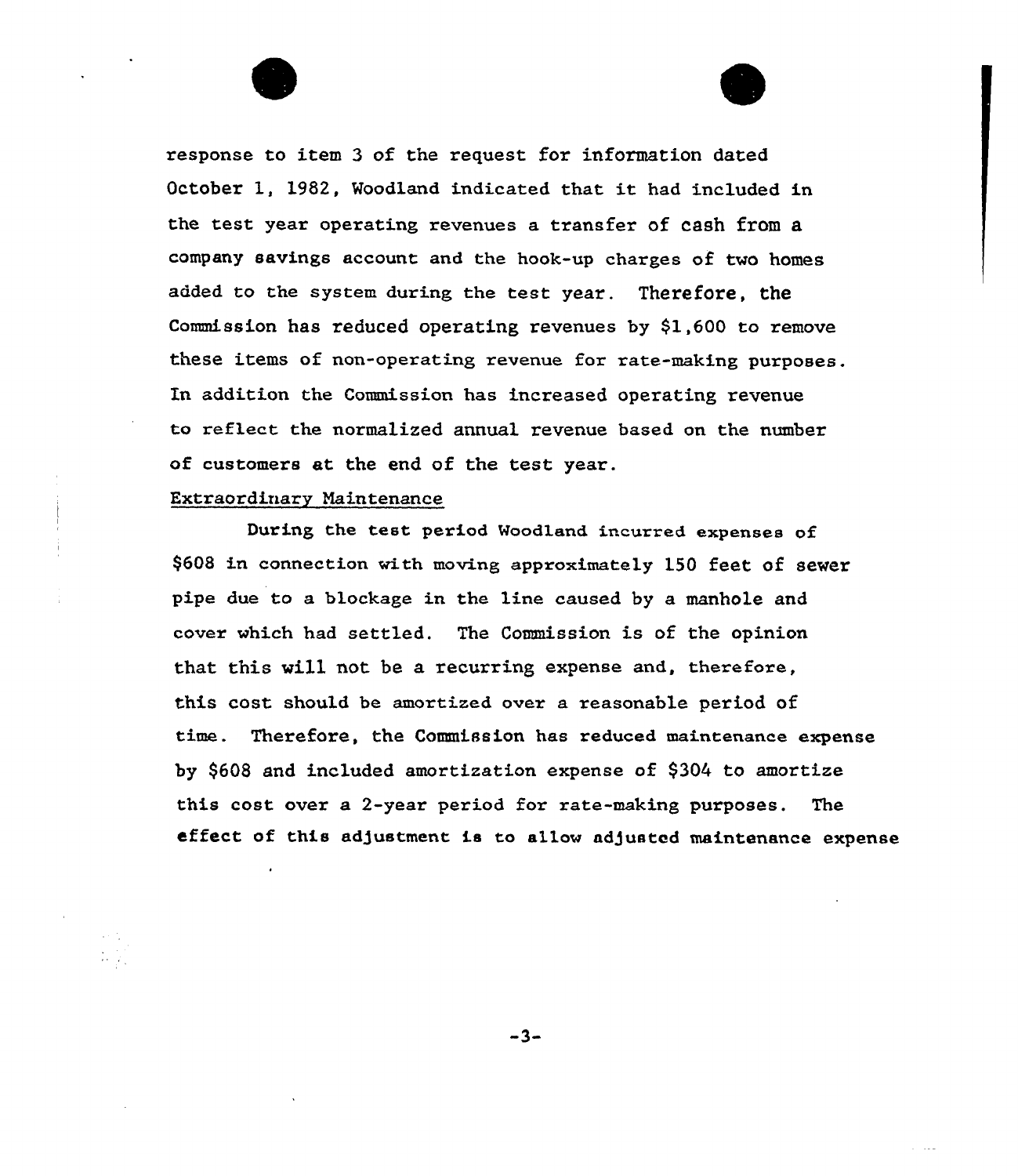of \$535 for the test period which is reasonable in comparison to the maintenance expense incurxed by Woodland over the previous 5 years.

#### Depreciation Expense

The actual operating statement of Woodland for the test period reflected depreciation expense of \$618. In response to items number 1 and <sup>5</sup> of the request for information dated November 4, 1982, Woodland indicated that the total cost of the sewer utility p1ant had been recovered by the developers through the sale of lots. The developers then donated the sewer utility plant to Woodland. Thus, in effect, the customers of Woodland have paid for the sever plant through the sales price of the lots. To allow Woodland to include depreciation expense in determining rates in this case would result in the customers of Woodland paying for the utility plant twice, cleaxly an unfair burden to place upon Woodland's customers. Further, it is not the Commission's policy that Woodland charge its customexs for cost it has not incurred, as would be the case if Woodland were allowed to charge its customers for depreciation on contributed property. Therefore, the Commission has excluded depreciation expense for rate-making purposes herein.

#### Income Taxes

Although Woodland did not propose an adjustment for federal and state income taxes, the Commission has included a

 $-4-$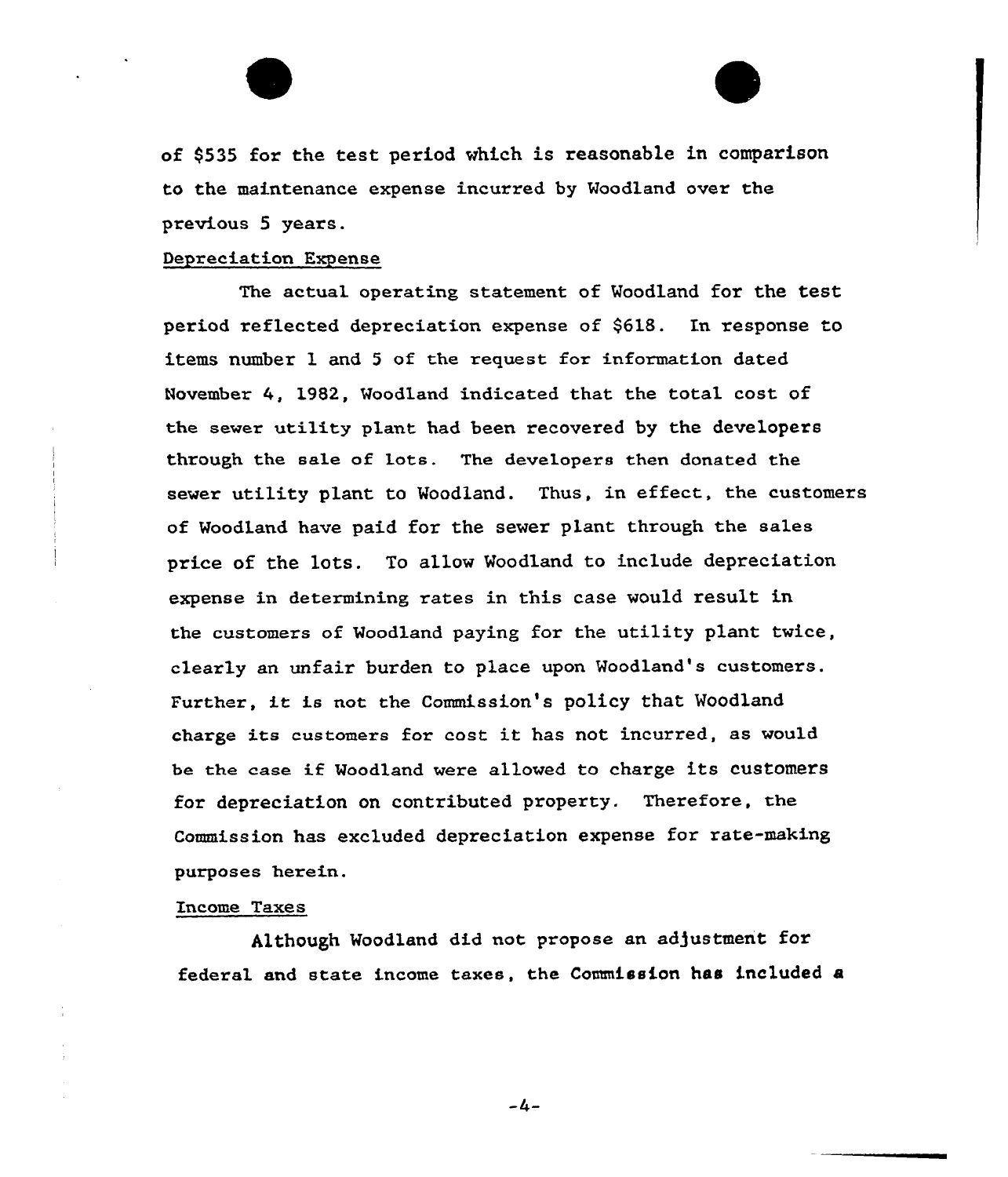provision of \$50, based on the level of net income allowed herein and the applicable federal and state tax rates.

The Commission finds that Woodland's adjusted test period operations are as follows:

|                                                                                            | Actual                  | Pro Forma                    | Adjusted                  |
|--------------------------------------------------------------------------------------------|-------------------------|------------------------------|---------------------------|
|                                                                                            | Test Period             | Adjustments                  | Test Period               |
| Operating Revenues<br>Operating Expenses<br>Operating Income<br>Other Income<br>Net Income | \$2,934<br>2,470<br>464 | \$(1, 590)<br>(872)<br>(718) | \$1.344<br>1.598<br>(254) |

## REVENUE REQUIREMENTS

The Commission is of the opinion that the operating ratio<sup>(1)</sup> is a fair, just and reasonable method for determining revenue requirements in this case. The Commission finds that an operating ratio of 88 percent will allow Woodland to pay its operating expenses, service its debt and provide a reasonable return to its owners. Therefore, the Commission finds that Woodland is entitled to increase its rate to produce total revenue of \$1,765 which will require an increase of \$421 annually.

 $(1)$ 

Operating Ratio = Operating Expenses + Taxes<br>Gross Revenue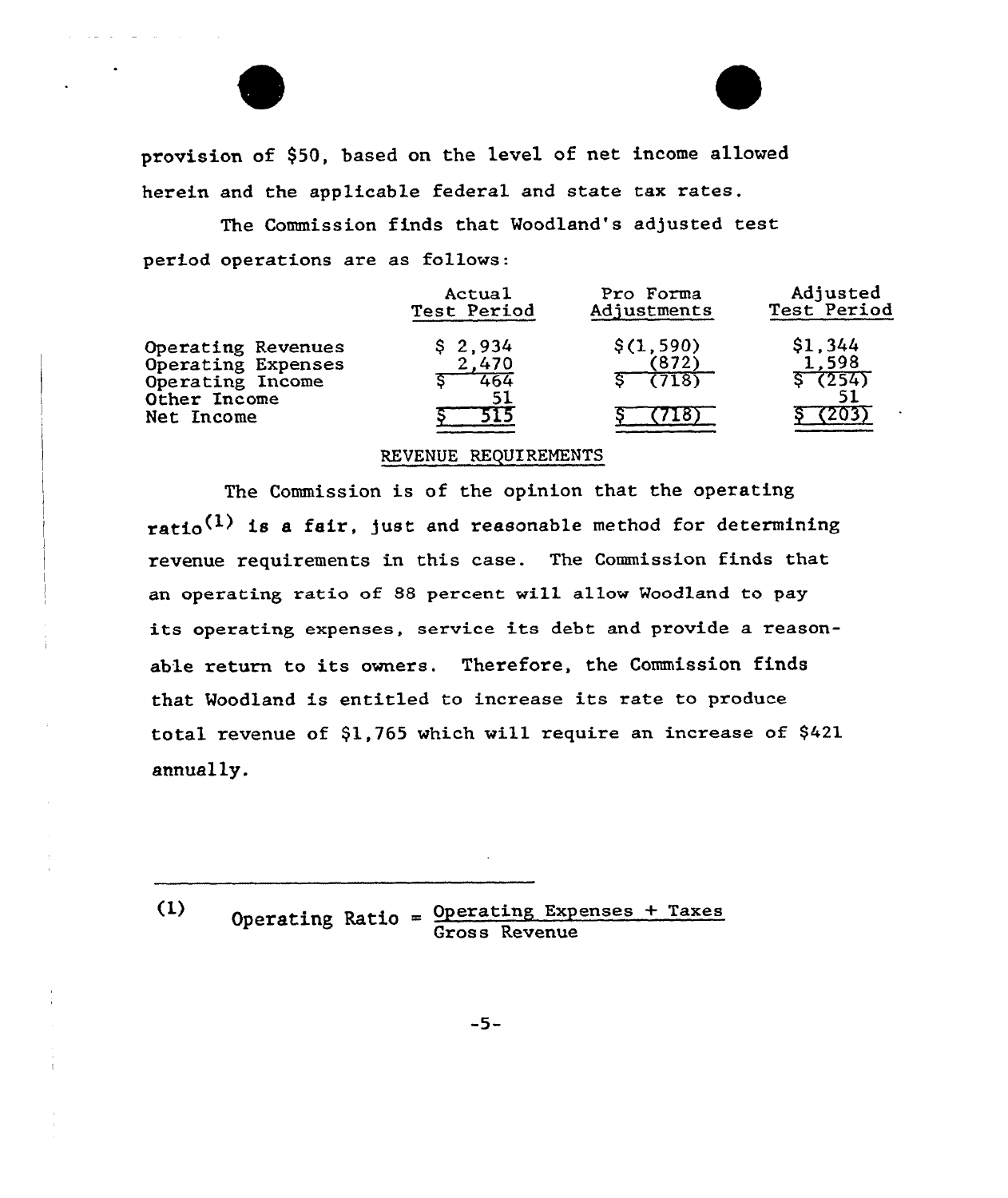#### OTHER ISSUES

The Woodland sewer system was constructed to serve the Preston Estates Subdivision and was financed by income generated from the sale of houses in the subdivison.  $(1)$  In 1980, 1981 and 1982, sewage service was extended to seven customers outside the Preston Estates Service area. These customers were charged the full cost of providing service plus a \$600 hook-up fee per hook-up.  $(2)$  The hook-up fee has not been approved by the Commission nor included in Woodland's filed tariff, and Woodland's response indicates there is no cost basis for this charge.

Woodland began operation in 1973 prior to Commission jurisdiction over sewer utilities. On January 28, 1975, Woodland's tariff was approved by the Commission authorizing a \$4 per month rate and a late payment penalty of 6.25 percent. Customers were billed a gross amount of  $$4.25$  with the  $$.25$ a discount for timely payment. Approximately 5 years ago, Woodland-Preston began charging <sup>a</sup> \$4.25 rate with no discount. (3) The increase in rates was not approved by the Commission.

 $(1)$ Item No. 1, Response filed November 15, 1982.

- (2) Item No. 4 and 7, Respcnse filed December 21, 1982.
- $(3)$ Item 5, Response filed December 21, 1982.

-6-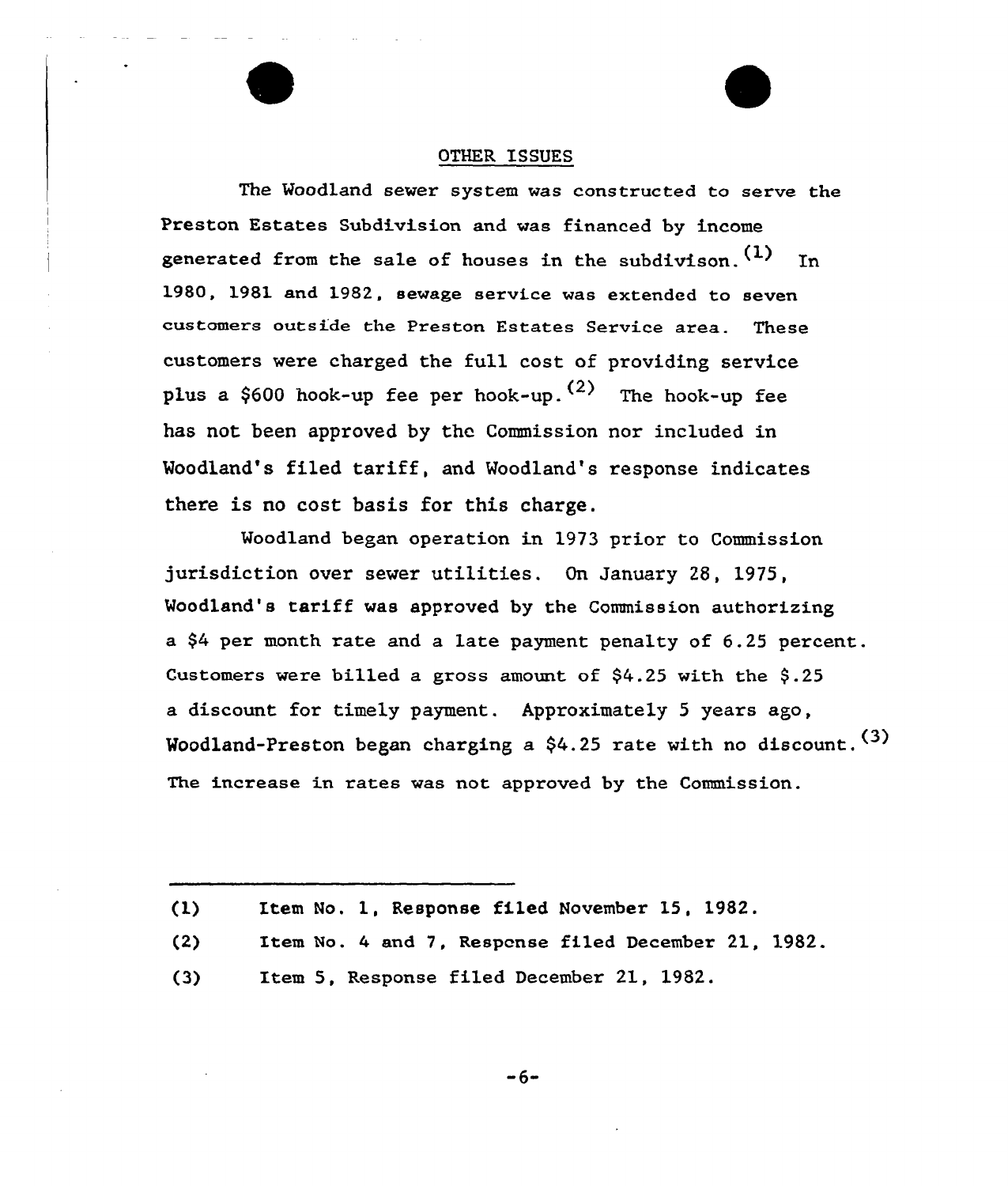

#### **SUMMARY**

The Commission, after consideration of the evidence of record, finds that:

(l) The rate in Appendix <sup>A</sup> will produce gross annual operating revenue of \$1,765 and is the fair, just and reasonable rate to be charged in that it will allow Woodland to pay its operating expenses and provide a reasonable surplus for equity growth.

(2) The rate proposed by Woodland should be denied.

(3) <sup>A</sup> hook-up fee has not been authorized by the Commission and no justification has been presented for such charge; therefore, no further hook-up fees should be charged.

(4) Woodland's change in its approved monthly rate from \$4.00 to \$4.25 is in violation of KRS 278.160. Woodland should be cautioned that it may not charge, demand, collect or receive a greater or lesser compensation for any service rendered than that prescribed by the Commission and found in its approved rate schedules.

IT IS THEREFORE ORDERED that the proposed rate in Woodland's application be and it hereby is denied.

IT IS FURTHER ORDERED that no further hook-up fees shall be charged.

IT IS FURTHER ORDERED that the rate in Appendix <sup>A</sup> be and it hereby is approved for sewer service rendered by Woodland on and after the date of this Order.

 $-7-$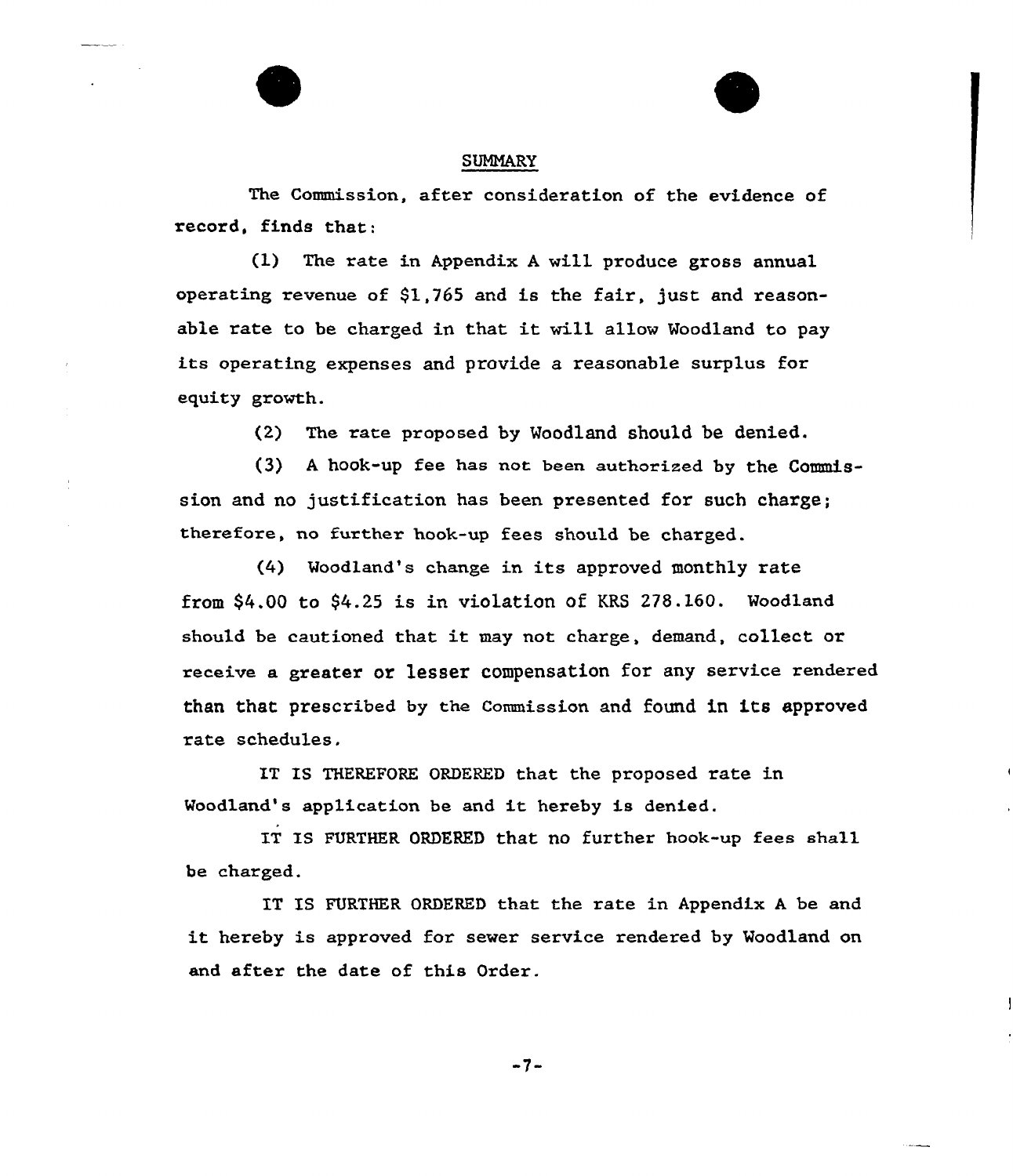IT IS FURTHER ORDERED that within 30 days of the date of this Order Woodland shall file its revised tariff sheets setting out the rate approved herein and its rules and regulations governing the provisions of service.

Done at Frankfort, Kentucky, this 8th day of February, 1983.

PUBLIC SERVICE CONNISSION

rman

andall Vice Chairman

Commissione

ATTEST:

**Secretary**